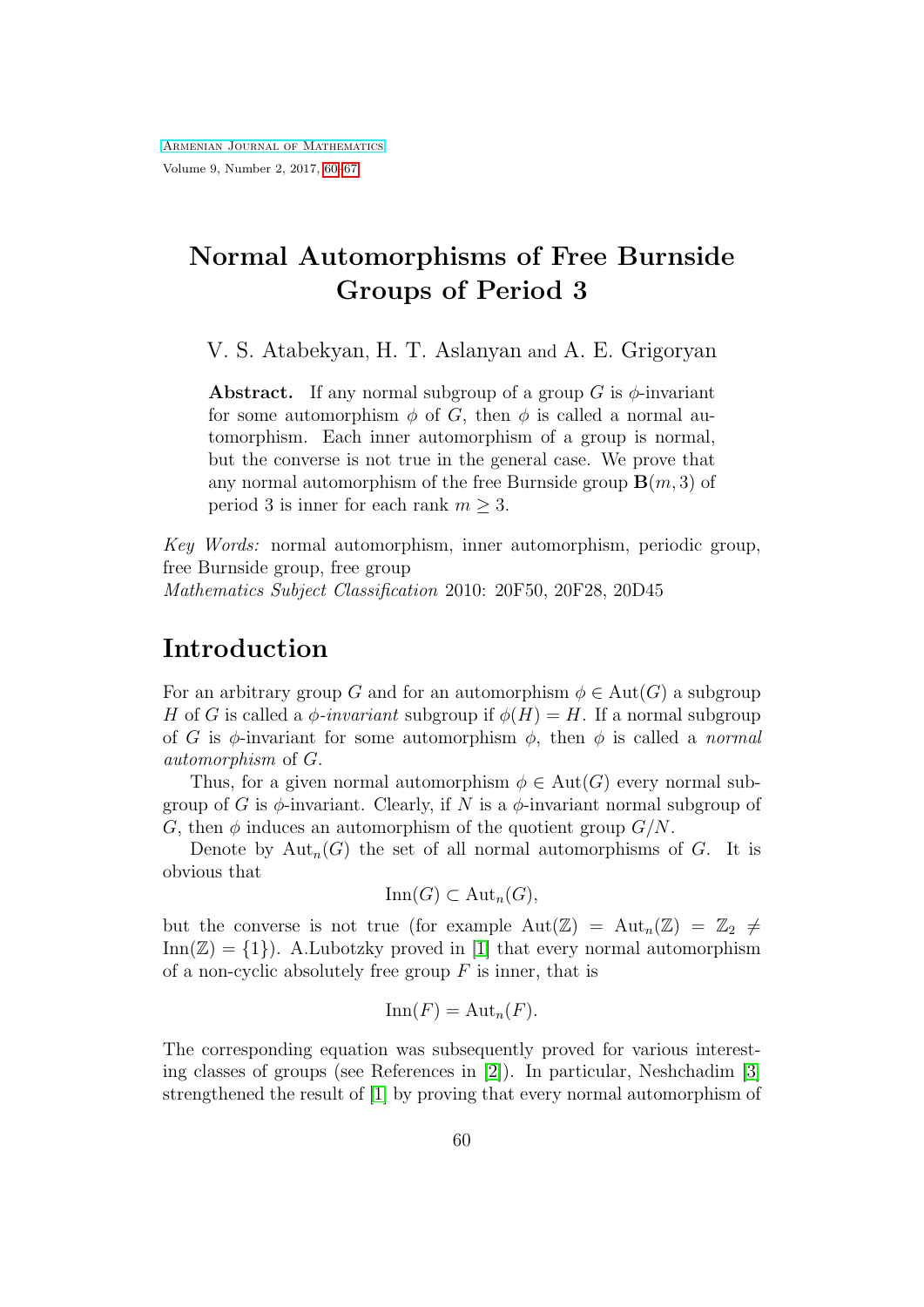a free product of nontrivial groups is inner. Minasyan and Osin [\[4\]](#page-6-3) showed that if  $G$  is a non-cyclic relatively hyperbolic group without non-trivial finite normal subgroups, then  $\text{Inn}(G) = \text{Aut}_n(G)$ . V.Atabekyan in [\[2\]](#page-6-1) proved that for any odd number  $n > 1003$  every normal automorphism of the free Burnside group  $\mathbf{B}(m, n)$  of (finite or infinite) rank  $m > 1$  is inner (see also [\[5\]](#page-6-4)). Recall that a relatively free group of rank  $m$  in the variety of all groups satisfying the law  $x^n = 1$  is denoted by  $\mathbf{B}(m, n)$  and and is called a free periodic group or the free Burnside group of exponent n and rank  $m$ . The well-known theorem of S.Adian [\[6\]](#page-6-5) (see also [\[7\]](#page-6-6)) asserts that for all odd  $n \geq 665$  and for  $m > 1$  the group  $\mathbf{B}(m, n)$  is infinite (the solution of the Burnside problem). In this paper we consider the groups  $\mathbf{B}(m, 3)$  of period 3 which are finite groups. However, for these groups the equality  $\text{Inn}(G) = \text{Aut}_n(G)$  again holds.

<span id="page-1-1"></span>**Theorem 1** Any normal automorphism of a free Burnside group  $\mathbf{B}(m,3)$ of period 3 is inner for all finite ranks  $m \geq 3$ .

**Corollary 1**  $Inn(\mathbf{B}(m, 3)) = Aut_n(\mathbf{B}(m, 3))$  for all finite ranks  $m \geq 3$ .

A survey on automorphisms of infinite free Burnside groups  $B(m, n)$  can be found in [\[8\]](#page-6-7).

#### 1 Preliminary lemmas

According to well known Magnus's theorem, if in some absolutely free group F the normal closures of  $r \in F$  and  $s \in F$  coincide, then r is conjugate to s or  $s^{-1}$ . We say that a group G possesses the *Magnus property*, if for any two elements  $r, s$  of  $G$  with the same normal closures we have that  $r$  is conjugate to s or  $s^{-1}$ . The following result is proved by authors in the paper [\[9\]](#page-6-8).

<span id="page-1-0"></span>**Lemma 1** (see [\[9,](#page-6-8) Theorem 1]) A free Burnside group  $\mathbf{B}(m, 3)$  of any rank m possesses the Magnus's property.

We will write  $x \sim y$  if two elements x and y are conjugate in a given group.

**Lemma 2** An automorphism  $\alpha$  of  $\mathbf{B}(m,3)$  is a normal automorphism if and only if for all  $x \in B(m, 3)$  we have  $\alpha(x) \sim x$  or  $\alpha(x) \sim x^{-1}$ .

**Proof.** Let  $\alpha$  be a normal automorphism. Since the normal closure  $\langle\langle x \rangle\rangle$  of element x is a normal subgroup and  $\alpha$  is a normal automorphism, we have the equalities

$$
\langle \langle x \rangle \rangle = \alpha(\langle \langle x \rangle \rangle) = \langle \langle \alpha(x) \rangle \rangle.
$$

Consequently, by virtue of Lemma [1](#page-1-0) we get that either  $\alpha(x) \sim x$  or  $\alpha(x) \sim$  $x^{-1}$ . The converse is trivial.  $\square$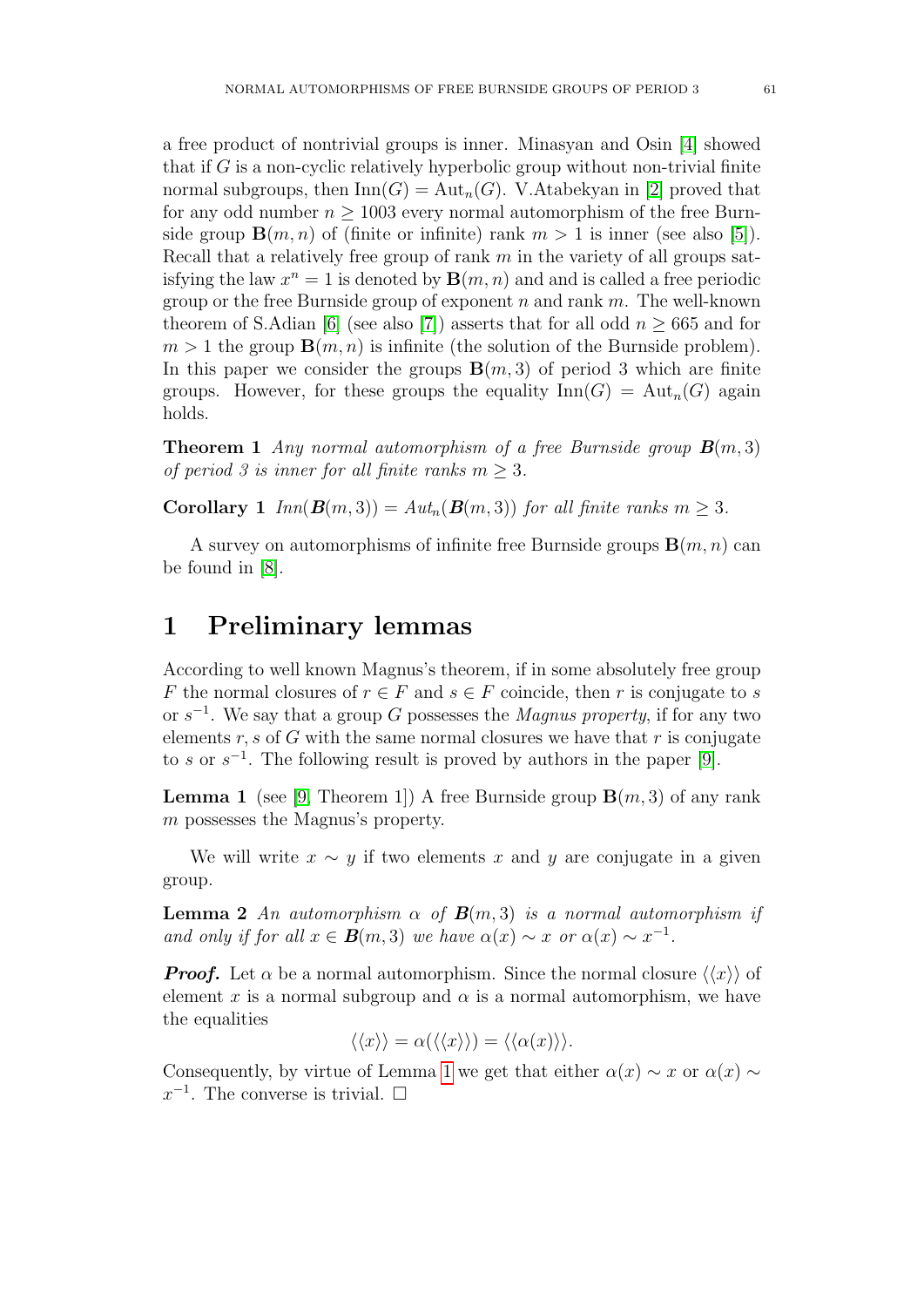**Lemma 3** The identities  $(xy)^3 = 1$  and

$$
yxy = x^{-1}y^{-1}x^{-1}
$$
 (1)

are equivalent.

**Proof.** The proof is obvious.  $\Box$ 

<span id="page-2-0"></span>**Lemma 4** Any element  $y \in \mathbf{B}(3)$  permutes with any of its conjugates  $x^{-1}yx$ .

**Proof.** Clearly, the identity  $x^3 = 1$  implies the equality

$$
(xy^{-1})^3 \cdot (yx^{-1}y^3xy^{-1}) \cdot (y(x^{-1}y^{-1})^3y^{-1}) \cdot y^3 = 1.
$$

After reducing we get the equality  $xy^{-1}xyx^{-1}y^{-1}x^{-1}y = 1$ , which means that

$$
x \cdot y^{-1}xy = y^{-1}xy \cdot x.
$$

 $\Box$ 

<span id="page-2-1"></span>**Lemma 5** For any elements  $x, y \in \mathbf{B}(3)$  and any  $k, l \in \mathbb{Z}$  the equality

$$
x^k \cdot y^{-1} x^l y = y^{-1} x^l y \cdot x^k
$$

holds.

**Proof.** Immediately follows from Lemma [4.](#page-2-0)  $\Box$ 

<span id="page-2-2"></span>**Lemma 6** Let  $\mathbf{B}(m,3)$  is the free Burnside group with the free generators  $X = \{x_1, x_2, ..., x_m\}$ . Then for any element  $u \in \mathbf{B}(m, 3)$  and for any generator  $x_i \in X$  there exists an element  $v \in Gp(X \setminus x_i)$  such that the equality

$$
uxu^{-1} = vxv^{-1}
$$
\n<sup>(2)</sup>

holds.

**Proof.** Consider an element  $x_iwx_iw^{-1}x_i^{-1}$ . By Lemma [5](#page-2-1) we can permute i  $wx_iw^{-1}$  and  $x_i^{-1}$  $i^{-1}$  and get  $x_iwx_iw^{-1}x_i^{-1} = wx_iw^{-1}$ .

Therefore, if  $u = u_1 x_i^{\pm 1} u_2 x_i^{\pm 1}$  $i^{\pm 1} \cdots x_i^{\pm 1} u_k$ , where  $u_j \in Gp(X \setminus x_i)$  for all  $j = 1, ..., k$ , then

$$
uxu^{-1} = u_1u_2\cdots u_kx_i(u_1u_2\cdots u_k)^{-1}.
$$

So,  $v = u_1 u_2 \cdots u_k$ .  $\Box$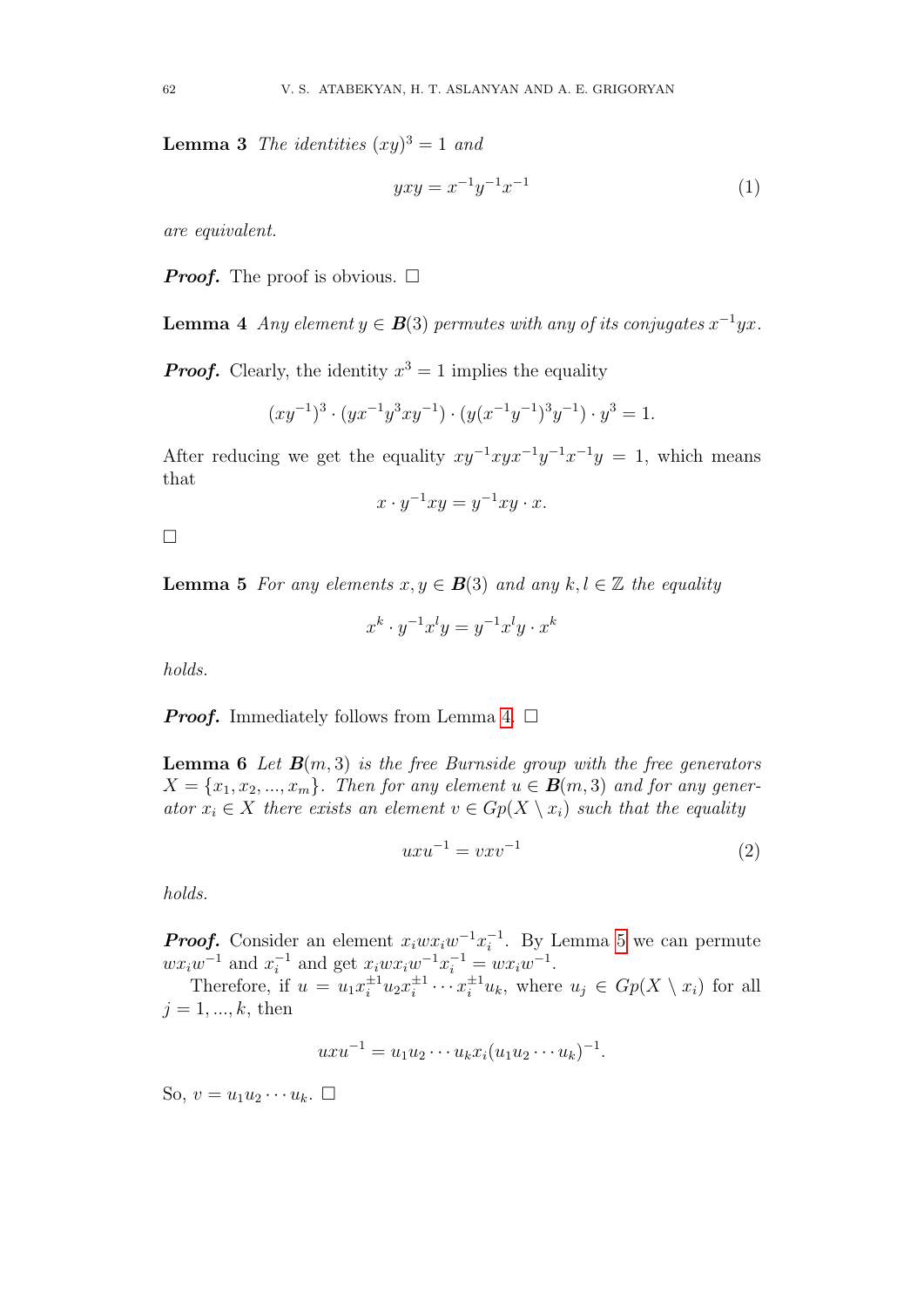#### 2 Proof of Theorem [1](#page-1-1)

**Proof.** Let  $\alpha$  be a normal automorphism of  $\mathbf{B}(m, 3)$ . By virtue of Lemma [4](#page-2-0) for any element x we have  $\alpha(x) \sim x$  or  $\alpha(x) \sim x^{-1}$ . We denote by  $\bar{\alpha}$  the automorphism of the abelian group  $\mathbf{B}(m, 3)/[\mathbf{B}(m, 3), \mathbf{B}(m, 3)]$  induced by automorphism  $\alpha$  and denote by  $\bar{x}$  the image of x in  $\mathbf{B}(m,3)/[\mathbf{B}(m,3), \mathbf{B}(m,3)]$ , where  $[\mathbf{B}(m,3), \mathbf{B}(m,3)]$  is the commutator subgroup of  $\mathbf{B}(m,3)$ .

Let x, y be some elements of  $\mathbf{B}(m,3)$  that do not belong to the commutator subgroup  $[\mathbf{B}(m,3), \mathbf{B}(m,3)]$ . Suppose that  $\alpha(x) \sim x$  and  $\alpha(y) \sim y^{-1}$ . Then  $\bar{\alpha}(\bar{x}) = \bar{x}$  and  $\bar{\alpha}(\bar{y}) = \bar{y}^{-1}$ . Therefore, if  $\alpha(xy) \sim xy$ , then  $\bar{\alpha}(\bar{x}\bar{y}) = \bar{x}\bar{y}$ and if  $\alpha(xy) \sim (xy)^{-1}$ , then  $\bar{\alpha}(\bar{x}\bar{y}) = \bar{y}^{-1}\bar{x}^{-1}$ .

In the case  $\bar{\alpha}(\bar{x}\bar{y}) = \bar{x}\bar{y}$  we get that  $\bar{x}\bar{y}^{-1} = \bar{x}\bar{y}$  and therefore,  $\bar{y} = 1$ .

In the second case  $\bar{\alpha}(\bar{x}\bar{y}) = \bar{y}^{-1}\bar{x}^{-1}$  we get  $\bar{x}\bar{y}^{-1} = \bar{y}^{-1}\bar{x}^{-1}$  and therefore,  $\bar{x}=1$ . Hence, in both cases we obtain a contradiction with the condition  $x, y \notin [\mathbf{B}(m, 3), \mathbf{B}(m, 3)].$ 

This means that for all  $x \in \mathbf{B}(m, 3)$  which are not in  $[\mathbf{B}(m, 3), \mathbf{B}(m, 3)]$ we have either

1)  $\alpha(x) \sim x$ 

or

2)  $\alpha(x) \sim x^{-1}$ .

First consider Case 1). Let  $x_1, ..., x_m$  be the free generators of  $\mathbf{B}(m, 3)$ . It is obvious that  $x_1, ..., x_m \notin [\mathbf{B}(m, 3), \mathbf{B}(m, 3)]$ . Then by virtue of condition  $\alpha(x) \sim x$  we have

<span id="page-3-0"></span>
$$
\alpha(x_1) = u_1 x_1 u_1^{-1}
$$
  
\n
$$
\alpha(x_2) = u_2 x_2 u_2^{-1}
$$
  
\n...  
\n
$$
\alpha(x_m) = u_m x_m u_m^{-1}.
$$
\n(3)

Applying the inner automorphism  $\beta_1 = i_{u_1^{-1}}$  to both sides of above equalities [\(3\)](#page-3-0) we obtain

<span id="page-3-1"></span>
$$
\beta_1(\alpha(x_1)) = x_1
$$
  
\n
$$
\beta_1(\alpha(x_2)) = v_2 x_2 v_2^{-1}
$$
  
\n...  
\n
$$
\beta_1(\alpha(x_m)) = v_m x_m v_m^{-1}.
$$
\n(4)

According to Lemma [6](#page-2-2) we can assume that any generator  $x_i$  does not occur in  $v_i$  for all  $i = 2, ..., m$ .

Now applying the automorphism  $\beta_1 \circ \alpha$  to  $x_1x_2$  we get

$$
(\beta_1 \circ \alpha)(x_1 x_2) = x_1 v_2 x_2 v_2^{-1}
$$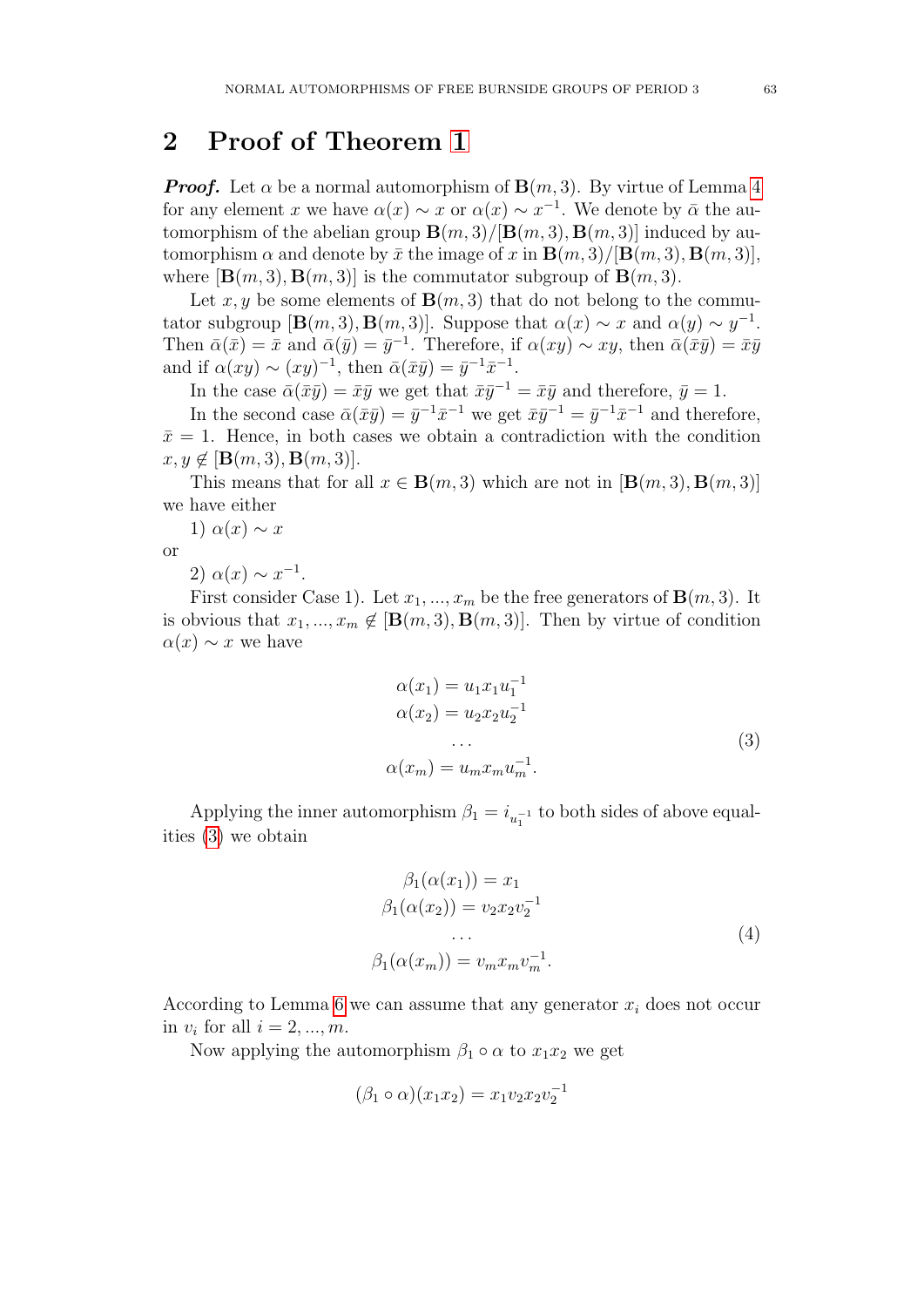The elements  $x_1, x_1x_2, x_3, ..., x_m$  are free generators of  $\mathbf{B}(m, 3)$ . Since the automorphism  $\beta_1 \circ \alpha$  is normal, it induces an automorphism  $\beta_1 \circ \alpha$  of the quotient group  $\mathbf{B}(m,3)/\langle\langle x_1x_2\rangle\rangle$ . Note that  $\mathbf{B}(m,3)/\langle\langle x_1x_2\rangle\rangle$  is canonically isomorphic to the free Burnside group  $\mathbf{B}(m-1,3)$  with the free generators  $x_1, x_3, ..., x_m$ . Hence,

$$
1 = (\overline{\beta_1 \circ \alpha})(x_1 x_2) = x_1 v_2 x_2 v_2^{-1}
$$

in  $B(m-1, 3)$ .

Using the defining relation  $x_1x_2 = 1$  of  $\mathbf{B}(m,3)/\langle\langle x_1x_2\rangle\rangle$  from  $1 =$  $x_1v_2x_2v_2^{-1}$  we get

<span id="page-4-0"></span>
$$
v_2 x_1 v_2^{-1} = x_1.
$$

Since  $x_2$  does not occur in  $v_2$ , we assume that  $x_1$  and  $v_2$  also permute in  $\mathbf{B}(m,3)$ .

Now consider the automorphism  $\beta_2 = i_{v_2^{-1}}$ . Applying it to both sides of the equalities [\(4\)](#page-3-1) we obtain

$$
\beta_2(\beta_1(\alpha(x_1))) = x_1
$$
  
\n
$$
\beta_2(\beta_1(\alpha(x_2))) = x_2
$$
  
\n
$$
\beta_2(\beta_1(\alpha(x_3))) = w_3 x_3 w_3^{-1}
$$
  
\n...  
\n
$$
\beta_2(\beta_1(\alpha(x_m))) = w_m x_m w_m^{-1},
$$
\n(5)

Again using Lemma [6](#page-2-2) we can assume that no generator  $x_i$  does not occur in  $w_i$  for all  $i = 3, ..., m$ . Further, considering the quotient groups  $\mathbf{B}(m,3)/\langle\langle x_1x_3\rangle\rangle$  and  $\mathbf{B}(m,3)/\langle\langle x_2x_3\rangle\rangle$  and repeating the above arguments we can assume that  $x_1$  and  $x_2$  permute with  $w_3$  in  $\mathbf{B}(m, 3)$ .

Now apply the inner automorphism  $\beta_3 = i_{w_3^{-1}}$  to both sides of the equali-ties [\(5\)](#page-4-0) and repeating above arguments for all generators  $x_j$ ,  $j \geq 4$  we finally find inner automorphisms  $\beta_4, ..., \beta_m$  such that

$$
\beta_m(...(\beta_1(\alpha(x_1)))...)=x_1
$$
  

$$
\beta_m(...(\beta_1(\alpha(x_2)))...)=x_2
$$
  
...  

$$
\beta_m(...(\beta_1(\alpha(x_m)))...)=x_m.
$$

This means that  $\beta_m \circ ... \circ \beta_1 \circ \alpha$  is identical automorphism. Hence,  $\alpha =$  $(\beta_m \circ ... \circ \beta_1)^{-1}$ . Because  $\beta_1, ..., \beta_m$  are inner automorphisms, we get that  $\alpha$ also is inner.

Case 2). By condition  $\alpha(x) \sim x^{-1}$  for all  $x \in \mathbf{B}(m, 3)$  which are not in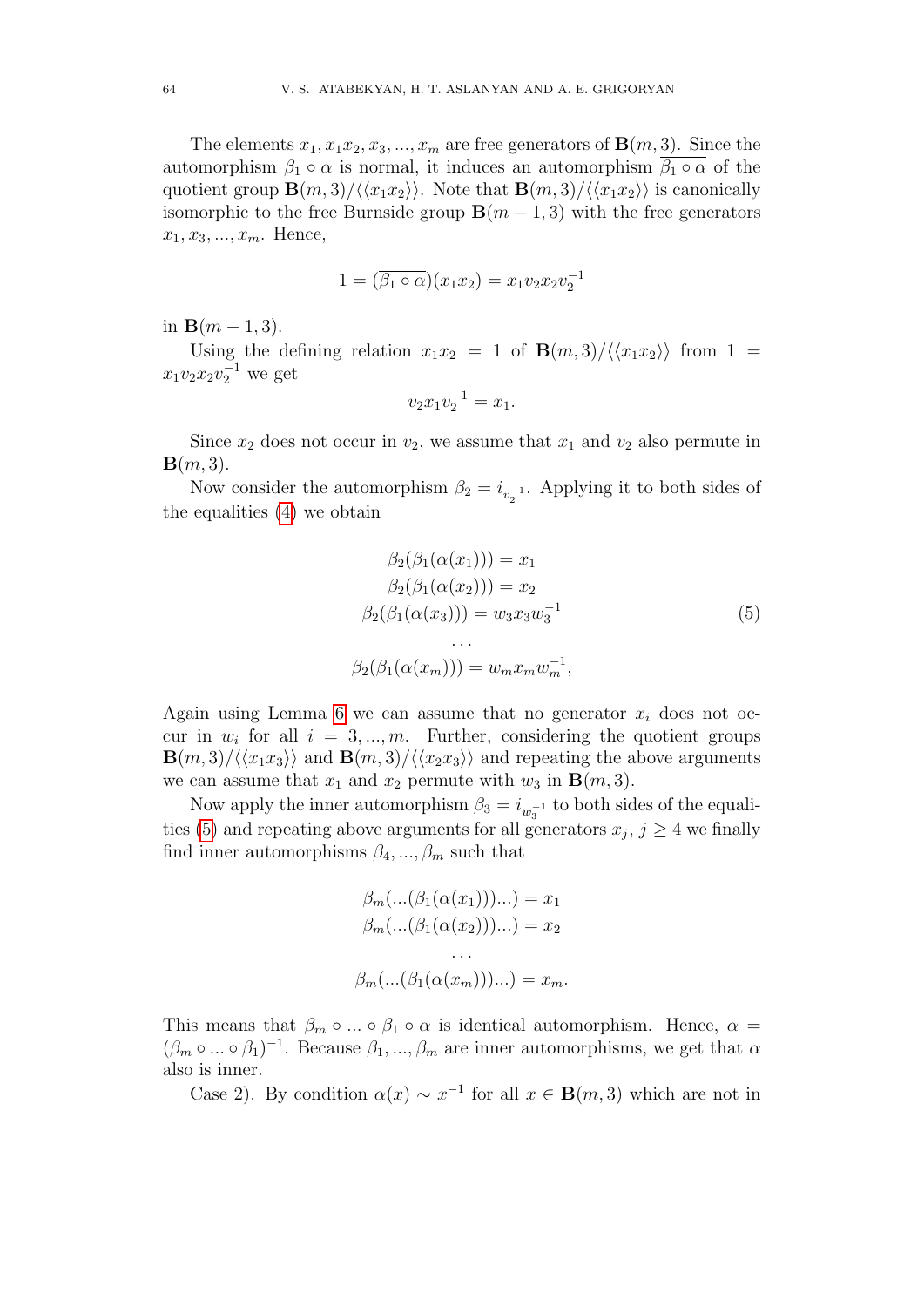$[\mathbf{B}(m,3), \mathbf{B}(m,3)]$  we have

$$
\alpha(x_1) = u_1 x_1^{-1} u_1^{-1}
$$
  
\n
$$
\alpha(x_2) = u_2 x_2^{-1} u_2^{-1}
$$
  
\n...  
\n
$$
\alpha(x_m) = u_m x_m^{-1} u_m^{-1}.
$$

Reasoning in the same way as in Case 1) we obtain:

$$
\beta_m(...(\beta_1(\alpha(x_1)))...)=x_1^{-1}
$$
  
\n
$$
\beta_m(...(\beta_1(\alpha(x_2)))...)=x_2^{-1}
$$
  
\n...  
\n
$$
\beta_m(...(\beta_1(\alpha(x_m)))...)=x_m^{-1}.
$$

Besides,  $\beta_m(...(\beta_1(\alpha(x)))...) = x^{-1}$  for all  $x \in \mathbf{B}(m,3) \setminus [\mathbf{B}(m,3), \mathbf{B}(m,3)]$ . Denote  $\gamma = \beta_m \circ ... \circ \beta_1 \circ \alpha$ . Then

$$
\gamma(x_1 x_2 x_3) = x_1^{-1} x_2^{-1} x_3^{-1} = (x_3 x_2 x_1)^{-1}.
$$
\n(6)

On the other hand, we have

<span id="page-5-0"></span>
$$
\beta_m(...(\beta_1(\alpha(x)))...)\sim x^{-1}
$$

which is provided by the condition  $\alpha(x) \sim x^{-1}$ .

Consequently,

<span id="page-5-1"></span>
$$
\gamma(x_1 x_2 x_3) \sim (x_1 x_2 x_3)^{-1} \tag{7}
$$

It follows from [\(6\)](#page-5-0) and [\(7\)](#page-5-1) that  $\langle \langle (x_3x_2x_1)^{-1} \rangle \rangle = \langle \langle (x_1x_2x_3)^{-1} \rangle \rangle$ . So,

<span id="page-5-2"></span>
$$
\langle \langle x_1 x_2 x_3 \rangle \rangle = \langle \langle x_3 x_2 x_1 \rangle \rangle. \tag{8}
$$

Now consider the free generators  $x_1x_2x_3, x_2, x_3$  of  $\mathbf{B}(m, 3)$ . The normal automorphism  $\gamma$  induces an automorphism of the quotient group

$$
\mathbf{B}(m,3)/\langle\langle x_1x_2x_3\rangle\rangle \simeq \mathbf{B}(m-1,3).
$$

The equalities [\(8\)](#page-5-2) and  $x_1x_2x_3 = 1$  in  $\mathbf{B}(m,3)/\langle\langle x_1x_2x_3\rangle\rangle$  imply  $x_3x_2x_1 = 1$ . Therefore, we get equality  $x_2x_3 = x_3x_2$  in the free group  $\mathbf{B}(m-1,3)$  with the free generators  $\{x_2, x_3, ..., x_m\}$ . This is contradiction, because for  $m \geq 3$ the group  $\mathbf{B}(m-1,3)$  is not Abelian.  $\square$ 

Acknowledgements. This work partially was supported by the RA MES State Committee of Science, in the frames of the research project 15T-1A258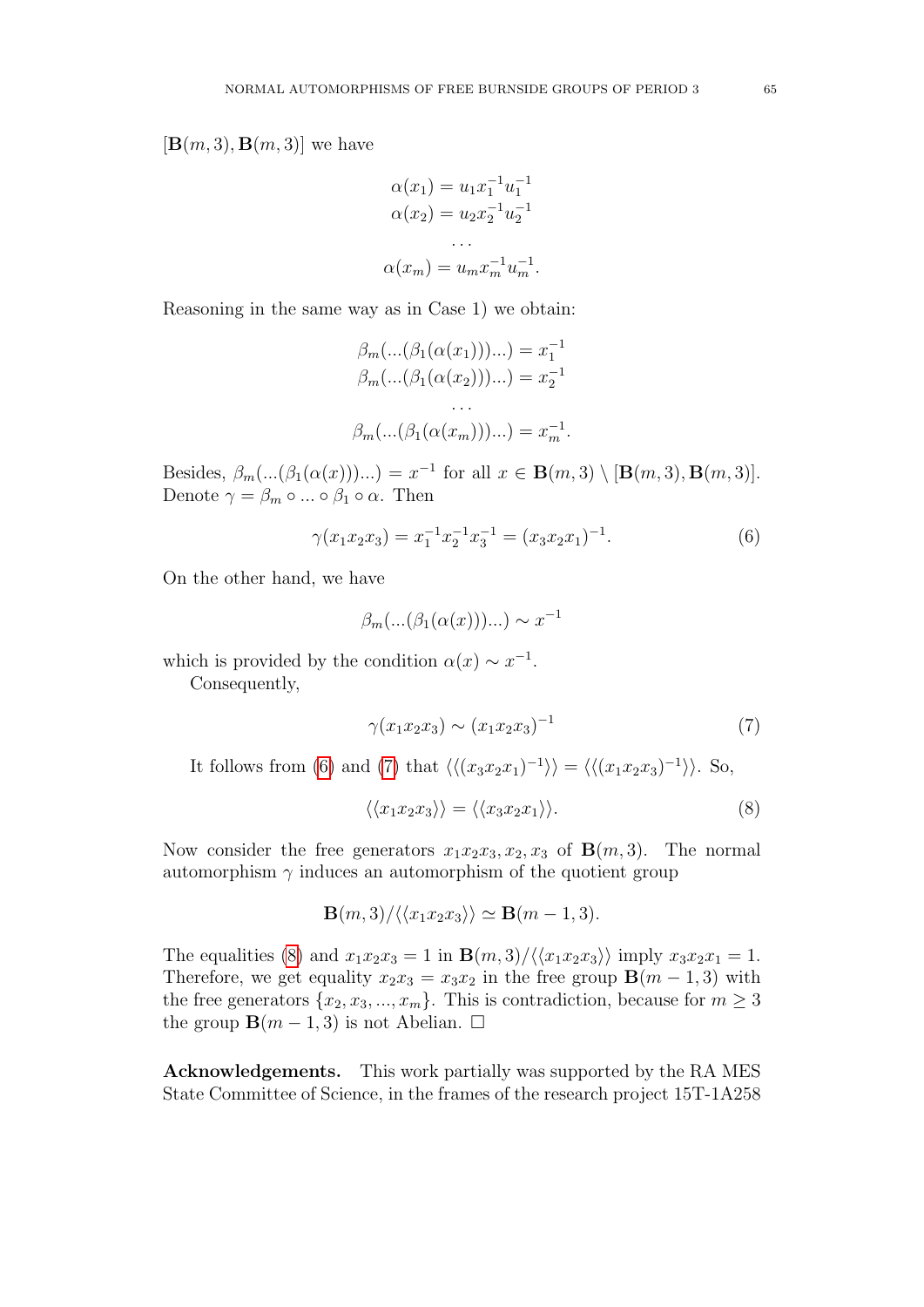### References

- <span id="page-6-0"></span>[1] A. Lubotzky, Normal automorphisms of free groups, J. Algebra, 63 (1980), no.2, pp. 494-498.
- <span id="page-6-1"></span>[2] V. S. Atabekyan, Normal automorphisms of free Burnside groups, Izvestiya: Mathematics, 75(2011), no.2, pp. 223-237.
- <span id="page-6-2"></span>[3] M. V. Neshadim, Free products of groups have no outer normal automorphisms, Algebra and Logic, **35**(1996), no. 5, pp.316-318.
- <span id="page-6-3"></span>[4] A. Minasyan, D. Osin, Normal automorphisms of relatively hyperbolic groups, Transaction of the Amer. Math. Soc., 362(2010), no. 11, pp. 6079-6103.
- <span id="page-6-4"></span>[5] E. A. Cherepanov, Normal automorphisms of free Burnside groups of large odd exponents, Internat. J. Algebra Comput, 16 (2006), no. 5, pp. 839-847.
- <span id="page-6-5"></span>[6] S. I. Adian, The Burnside problem and identities in groups, Ergeb. Math. Grenzgeb., 95, Springer-Verlag, Berlin,New York, 1979. P. 312.
- <span id="page-6-6"></span>[7] S. I. Adian, New estimates of odd exponents of infinite Burnside groups, Proc. Steklov Inst. Math., 289 (2015), pp. 33-71.
- <span id="page-6-7"></span>[8] V. S. Atabekyan, Automorphism groups and endomorphism semigroups of groups  $\mathbf{B}(m,n)$ , Algebra and Logic,  $\mathbf{54}(2015)$ , no. 1, pp. 85-91.
- <span id="page-6-8"></span>[9] V. S. Atabekyan, H. T. Aslanyan, H. A. Grigoryan, A. E. Grigoryan, Analogues of Nielsen's and Magnus's theorems for free Burnside groups of period 3, Proceedings of YSU, Physics and Mathematics, 51 (2017), no. 3, pp. 217-223.

V. S. Atabekyan Yerevan State University 1 Alex Manoogian 0025 Yerevan, Armenia [avarujan@ysu.am](mailto:avarujan@ysu.am)

H. T. Aslanyan Russian-Armenian University, 123 Hovsep Emin str. 0051 Yerevan, Armenia [haikaslanyan@gmail.com](mailto:haikaslanyan@gmail.com)